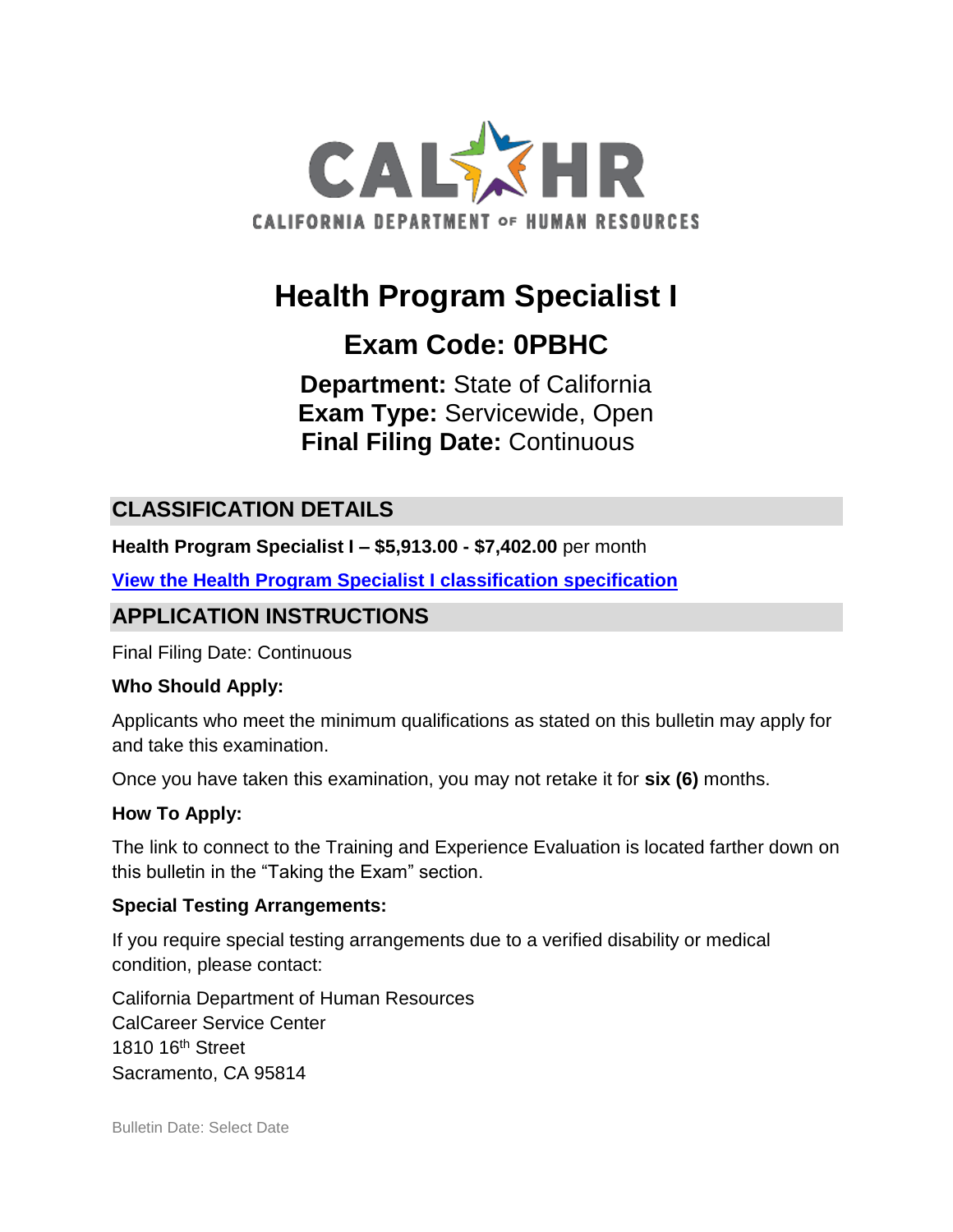Phone: (866) 844-8671 Email: [CalCareer@CalHR.CA.GOV](mailto:CalCareer@CalHR.CA.GOV)

#### California Relay Service: 7-1-1 (TTY and voice)

TTY is a Telecommunications Device for the Deaf, and is reachable only from phones equipped with a TTY Device

### **MINIMUM QUALIFICATIONS**

All applicants must meet the education and/or experience requirements as stated on this exam bulletin to be accepted into the examination. Part-time or full-time jobs, regardless of whether paid or volunteer positions, and inside or outside California state service will count toward experience.

#### **Health Program Specialist I**

Either I

One year of experience in the California state service performing duties equivalent to Associate Health Program Adviser. (Applicants who have completed six months of service performing the duties as specified above will be admitted to the examination, but they must satisfactorily complete one year of this experience before they can be eligible for appointment.)

#### Or II

Experience: Three years of progressively responsible experience in health program administration, at least one year of which shall have been with major responsibility for a significant program such as is normally found in a complex or departmentalized medical care delivery setting or health institution or organization. (Possession of a Doctoral Degree in Public Health, Health Administration, Health Planning, Public Administration, or a closely related health professional field may be substituted for up to one year of the required general experience.) and

Education: Possession of a Master's Degree in Public Health, Health Administration, Hospital Administration, Comprehensive Health Planning, Public Administration, or a closely related health professional field. (One year of additional specialized qualifying experience may be substituted for the required master's degree.)

### **POSITION DESCRIPTION**

#### **Health Program Specialist I**

Incumbents at this level function as highly skilled, technical program consultants in areas of extreme sensitivity and with responsibility for coordinating the development of broad policy with multiple departmental, immediate and long-range impact. Positions at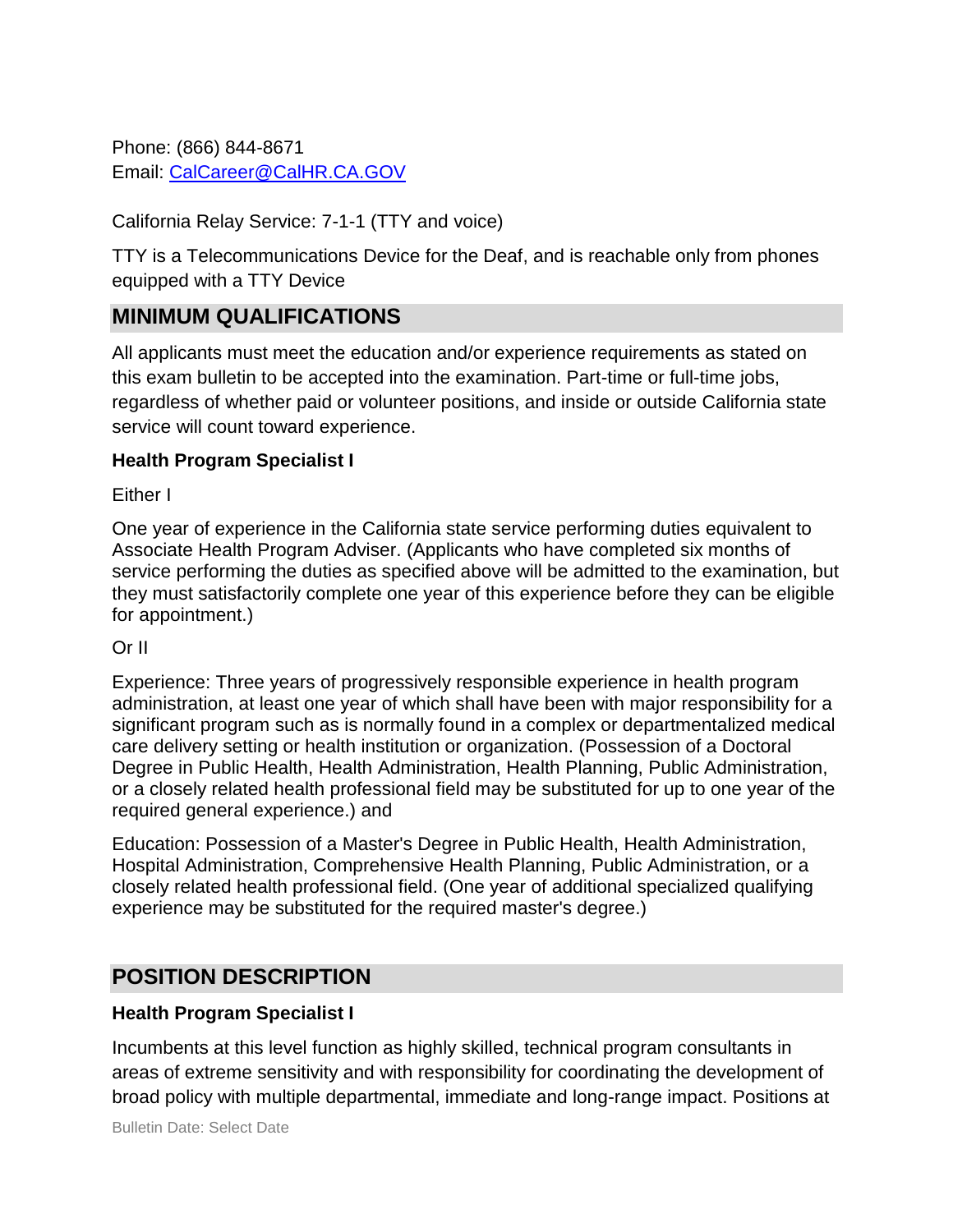this level are those where the level of expertise required is definably greater than that for any other supervisory position at this level and the function performed is critical to the department's basic mission.

### **EXAMINATION SCOPE**

This examination consists of the following components:

**Training and Experience Evaluation –** Weighted 100% of the final score.

The examination will consists solely of a **Training and Experience Evaluation.** To obtain a position on the eligible list, a minimum score of 70% must be received. Applicants will receive their score upon completion of the Training and Experience Evaluation process.

In addition to evaluating applicants' relative knowledge, skills, and ability, as demonstrated by quality and breadth of education and/or experience, emphasis in each exam component will be measuring competitively, relative job demands, each applicant's:

#### **Knowledge of:**

- 1. Public health, mental health and health care services programs and trends.
- 2. Problems and procedures involved in establishing community relationships and assessing community health program needs and resources.
- 3. Preparation and planning for coordinated programs with local and Federal agencies, private agencies and health care providers.
- 4. Principles and methods of public administration including organization, personnel and fiscal management.
- 5. Methods of preparing reports.
- 6. Research and survey methods.
- 7. Methods and principles of medical care administration, disease and disability prevention, health promotion and medical rehabilitation.
- 8. Procedures, planning, implementation and monitoring of programs.
- 9. Design and plan for coordination of programs with Federal and local agencies.
- 10.Legislative processes.

#### **Ability to:**

- 1. Assist in development of public health and health care projects.
- 2. Apply health regulations, policies and procedures.
- 3. Participate in monitoring and evaluating health programs and projects.
- 4. Gather, analyze and organize data related to health programs.
- 5. Analyze administrative problems and recommend effective action.
- 6. Speak and write effectively.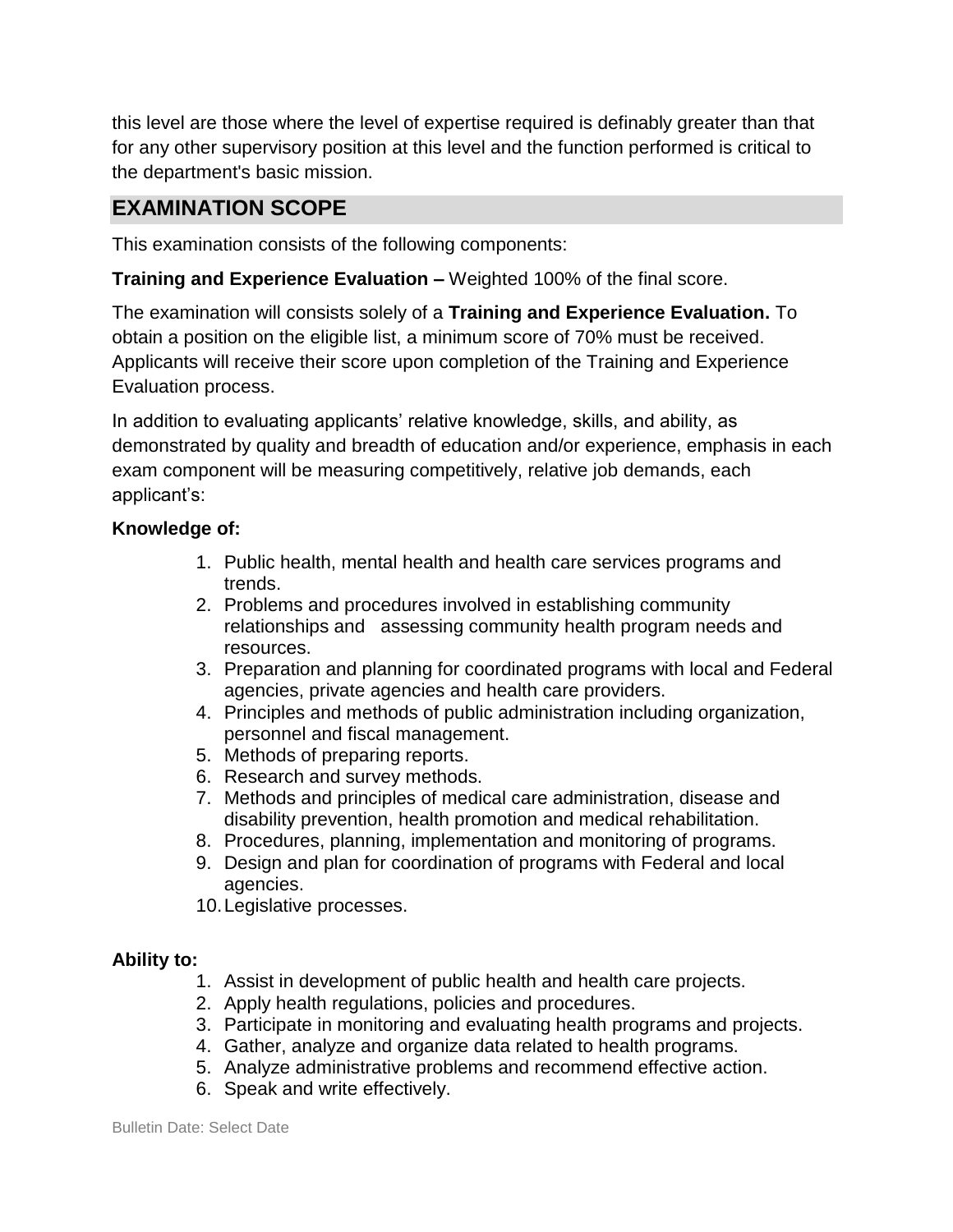- 7. Act as program liaison with staff in other programs at the Federal, State, and local level.
- 8. Assist in planning, conducting and evaluating of field projects.
- 9. Recommend and take actions on a variety of health programs, project activities, staffing and budgetary processes.
- 10.Analyze proposed legislation, regulations and health program standards.
- 11.Provide consultation and technical assistance to local agencies.
- 12.Serve on task forces and committees as a program representative.

# **ELIGIBLE LIST INFORMATION**

A servicewide, open eligible list for the Health Program Specialist I classification will be established for the State of California (all State of California departments, statewide).

The names of successful competitors will be merged onto the eligible list in order of final score regardless of exam date. Eligibility expires **twelve (12) months** after it is established. Applicants must then retake the examination to reestablish eligibility.

Veterans' Preference will be granted for this examination. In accordance with Government Codes 18973.1 and 18973.5, whenever any veteran, or widow or widower of a veteran achieves a passing score on an open examination, he or she shall be ranked in the top rank of the resulting eligible list.

Veterans status is verified by the California Department of Human Resources (CalHR). Information on this program and [the Veterans' Preference Application](https://www.jobs.ca.gov/CalHRPublic/Landing/Jobs/VeteransInformation.aspx) (Std. form 1093) is available online**.** Additional information on veteran benefits is available at the Department of Veterans Affairs.

# **EXAMINATION INFORMATION**

**Preview of the [Health Program Specialist I Training and Experience Evaluation](https://jobs.ca.gov/jobsgen/0PBHCa.pdf)** 

# **PREPARING FOR THE EXAMINATION**

Here is a list of suggested resources to have available prior to taking the exam.

**Employment History:** Employment dates, job titles, organization names and addresses, names of supervisors or persons who can verify your job responsibilities, and phone numbers of persons listed above.

**Education:** School names and addresses, degrees earned, dates attended, courses taken (verifiable on a transcript), persons or office who can verify education, and phone numbers of persons or offices listed above.

**Training:** Class titles, certifications received, names of persons who can verify your training, and phone numbers of persons listed above.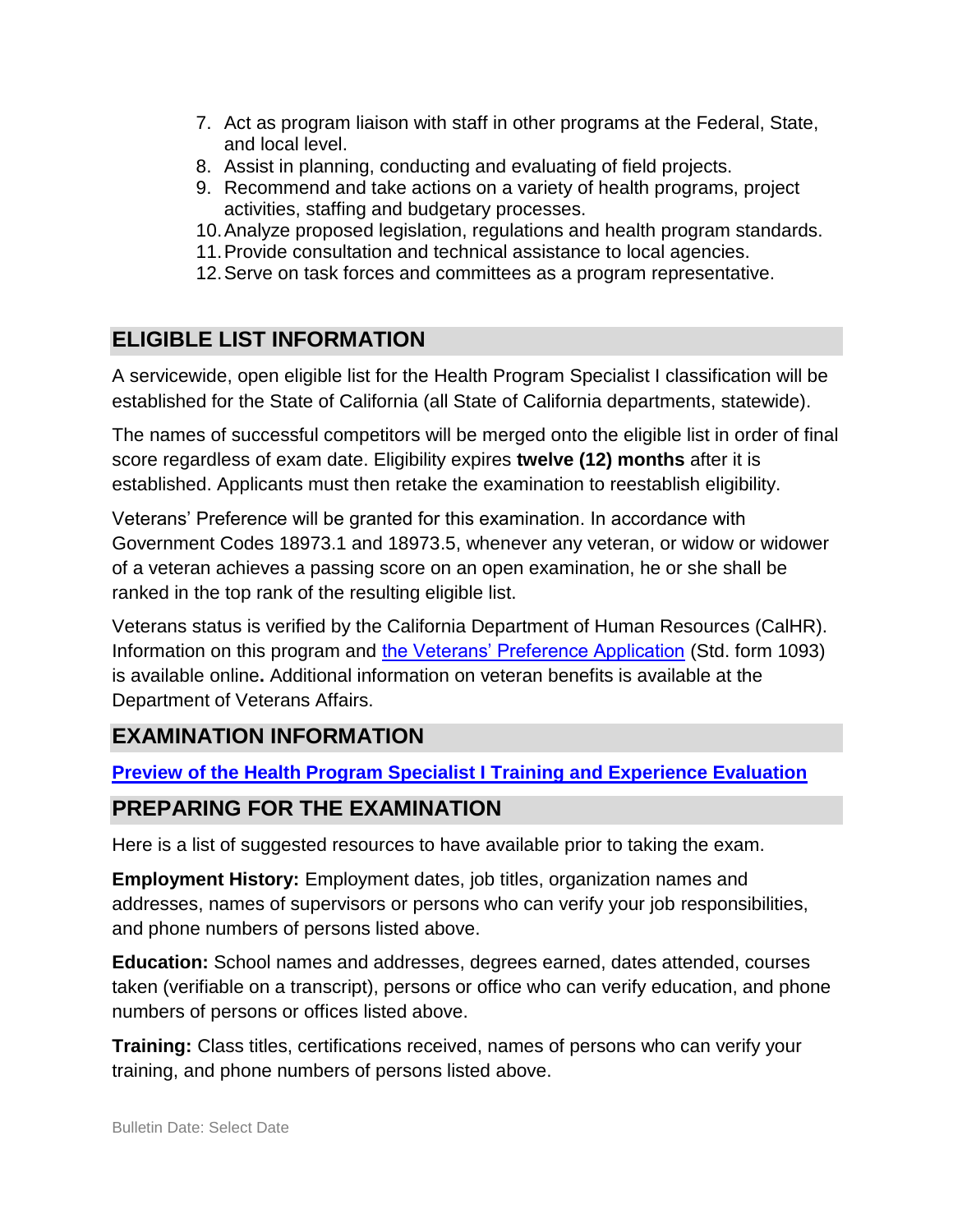# **TAKING THE EXAMINATION**

### **Take the [Health Program Specialist I examination](https://www.jobs.ca.gov/CalHRPublic/Login.aspx?ExamId=0PBHC)**

### **TESTING DEPARTMENTS**

State of California (all State of California departments)

# **CONTACT INFORMATION**

California Department of Human Resources CalCareer Service Center 1810 16<sup>th</sup> Street Sacramento, CA 95814 Phone: (866) 844-8671 Email: [CalCareer@CalHR.CA.GOV](mailto:CalCareer@CalHR.CA.GOV)

California Relay Service: 7-1-1 (TTY and voice)

TTY is a Telecommunications Device for the Deaf, and is reachable only from phones equipped with a TTY Device.

# **EQUAL OPPORTUNITY EMPLOYER**

The State of California is an equal opportunity employer to all, regardless of age, ancestry, color, disability (mental and physical), exercising the right of family care and medical leave, gender, gender expression, gender identity, genetic information, marital status, medical condition, military or veteran status, national origin, political affiliation, race, religious creed, sex (includes pregnancy, childbirth, breastfeeding, and related medical conditions), and sexual orientation.

### **DRUG-FREE STATEMENT**

It is an objective of the State of California to achieve a drug-free State work place. Any applicant for State employment will be expected to behave in accordance with this objective, because the use of illegal drugs is inconsistent with the law of the State, the rules governing civil service, and the special trust placed in public servants.

# **GENERAL INFORMATION**

Examination and/or Employment Application (STD 678) forms are available at the California Department of Human Resources, local offices of the Employment Development Department, and through your **[CalCareer Account.](http://www.jobs.ca.gov/)**

If you meet the requirements stated on this examination bulletin, you may take this examination, which is competitive. Possession of the entrance requirements does not assure a place on the eligible list. Your performance in the examination described in this